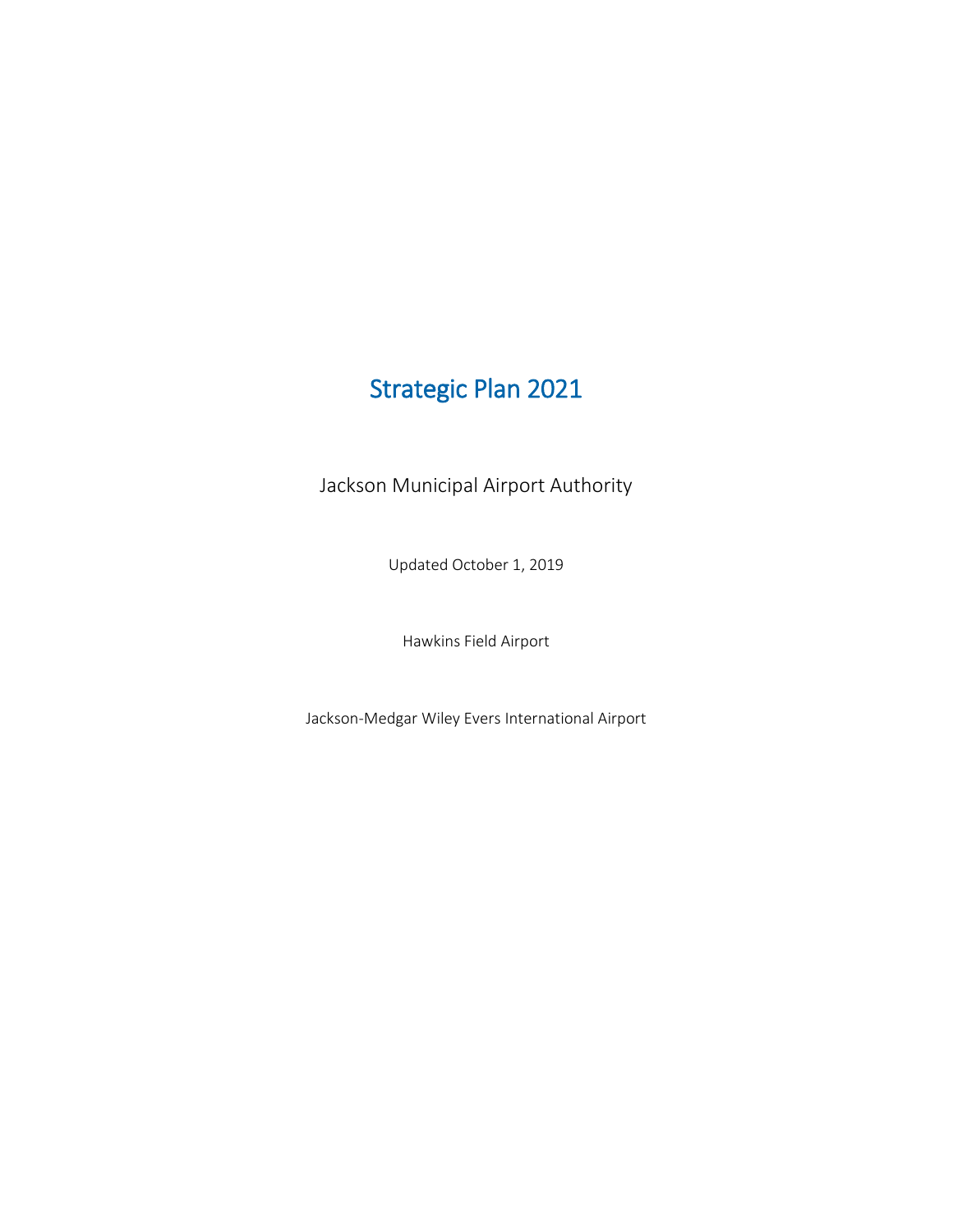# Mission, Vision & Values

The purpose of this Strategic Plan is to establish a future course for the Jackson Municipal Airport Authority by identifying goals, objectives and initiatives that will help the organization follow that course as internal and external conditions change. The cornerstone of any strategic planning process is the development of a vision and mission statements. After consideration of the roles and responsibilities of the JMAA, the staff developed the following statements:

### **Mission**

As the operator of the Jackson-Medgar Wiley Evers International Airport and Hawkins Field, the mission of the Jackson Municipal Airport Authority is to …

… Connect Jackson to the world, and the world to Jackson.

## Vision

Our vision is aspirational. As we meet the objectives contained in this Strategic Plan we will make progress toward the Jackson Municipal Airport Authority's Vision. The vision of the Authority is to….

… Be the Airports of Choice.

## Values

Values are the standards or principles that are embraced by an organization. They define the organization and how it operates. They guide the organization's decision-making and influence its approach and performance. Below is a brief summary of the values held by the JMAA organization:

Our values highlight specific areas upon which we will focus when making decisions and evaluating employee development. Our values are…

- Customer Focus: Provide best-in-class customer experience.
- Continuous Improvement: Set high goals, measure performance, and advance.
- Communication: Encourage productive dialogue and generate information.
- Collaboration: Work together to build the strength of the team including strategic partners.
- Commitment: Exhibit a sense of ownership and pride in the Authority.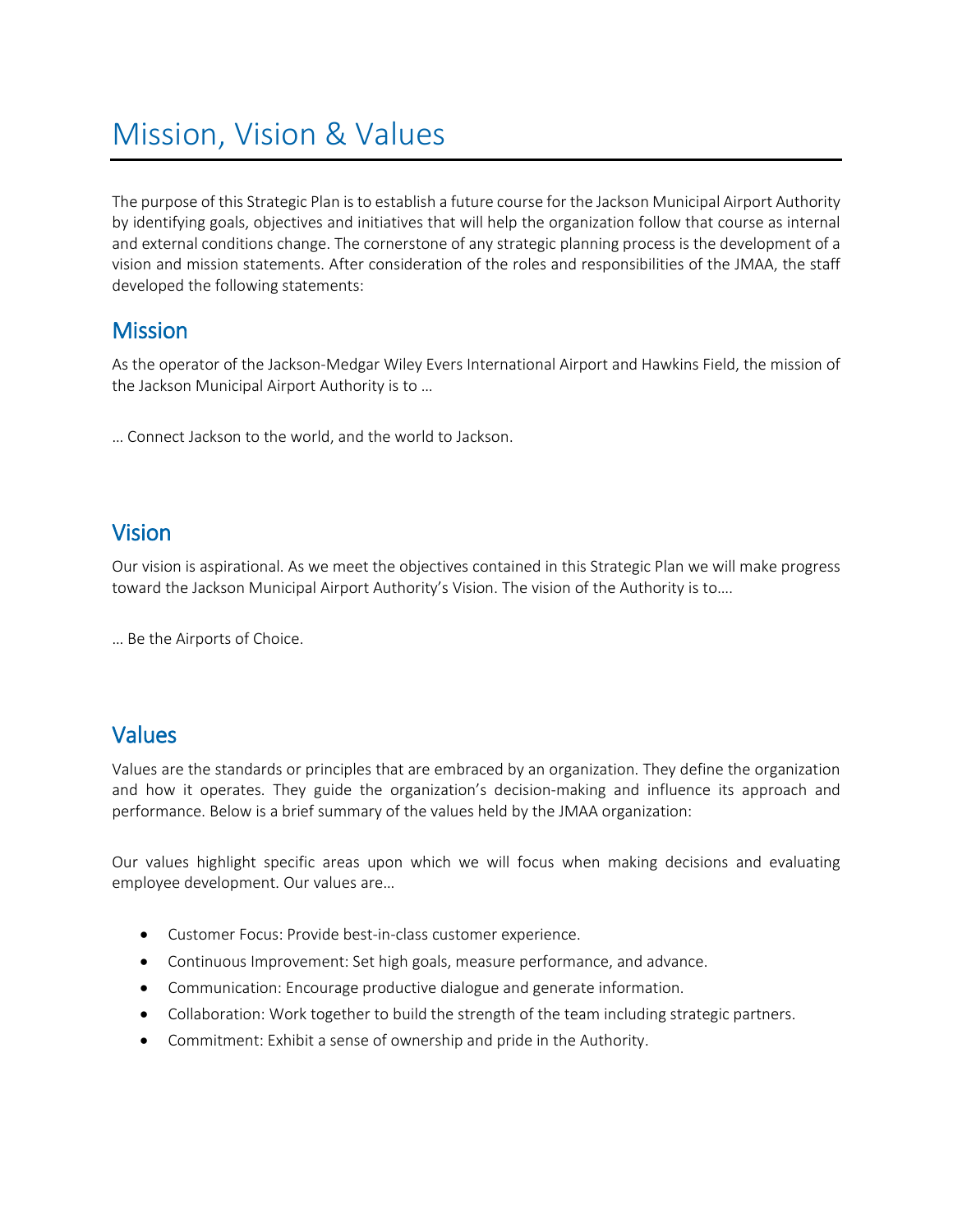# Table of Contents

| <b>Executive Summary</b>    |    |
|-----------------------------|----|
| Introduction                |    |
| Background of the Authority |    |
| Environmental Scan          | 5  |
| <b>Priority Projects</b>    | 10 |
| <b>Strategic Vision</b>     | 12 |
| Glossary                    | 16 |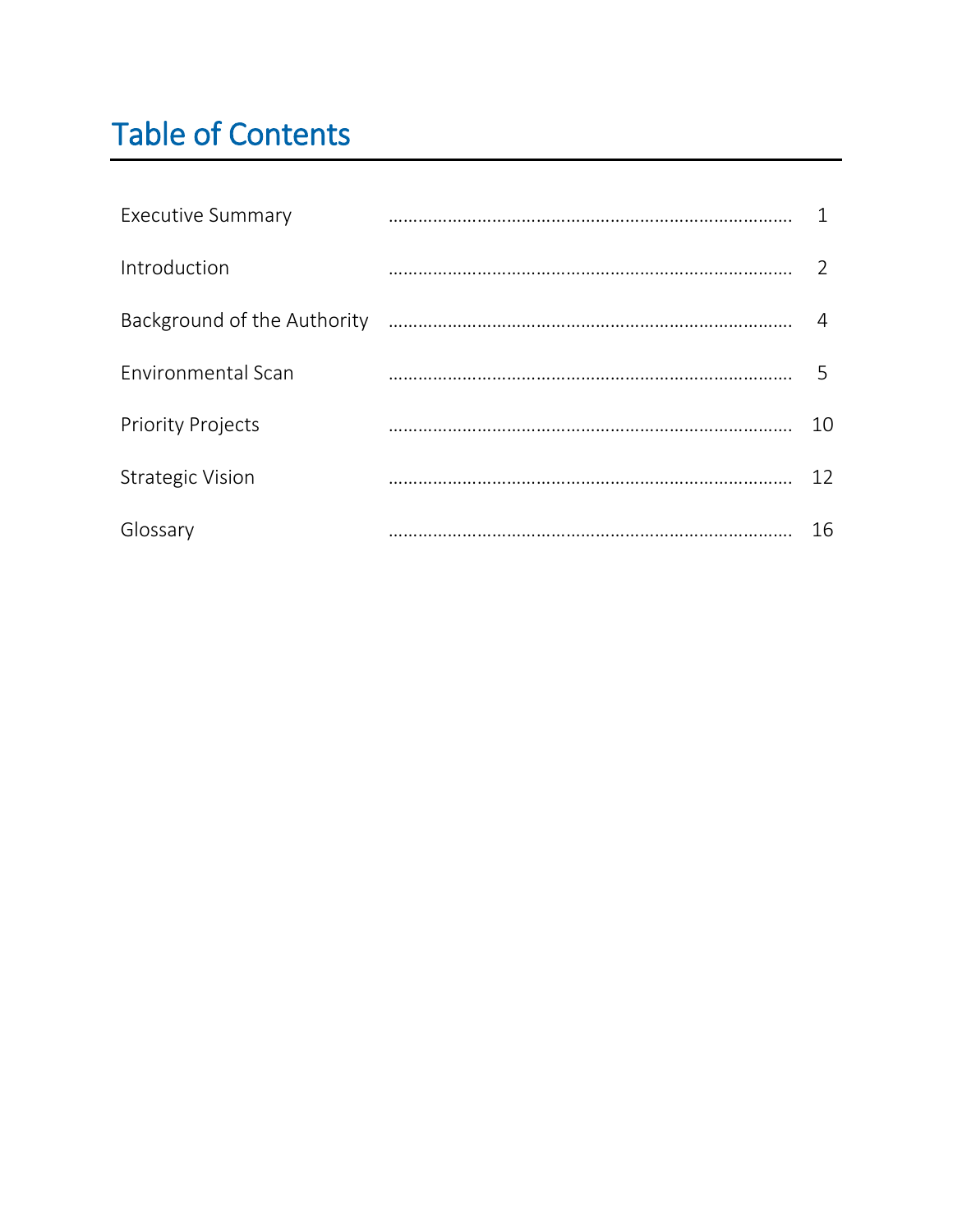# Executive Summary

The Jackson Municipal Airport Authority (Authority) has adopted this Strategic Plan to guide future organizational, fiscal, and physical development. This Plan articulates the Authority's new mission and vision, which are the core of the Strategic Plan, and a set of values that support the Authority's mission and vision. The Plan offers six goals to help the Authority achieve the full potential of its mission and vision. Each goal is composed of several objectives which have been deconstructed into specific measurable and achievable steps in Departmental Action Plans.

# Strategic Plan Background

In January of 2015, Mr. Carl D. Newman, A.A.E. became the Authority's new Chief Executive Officer. Mr. Newman supported development of a Strategic Plan to align the Authority Board and staff around a common vision. The Authority engaged aviation consulting firm Jacobsen|Daniels to assist in developing the Strategic Plan. Beginning in July of 2015, Jacobsen|Daniels led the Authority's Board of Commissioners, its employees, and its stakeholders through a series of meetings to identify various aspects of the Authority and its environment, including its strengths, weaknesses, opportunities, and threats. Findings from these meetings were used to formulate the Authority's goals and develop objectives to articulate and achieve those goals.

## Goals

- 1. Organizational Be an Employer of Choice
- 2. Financial Fund Today and Tomorrow
- 3. Customer Service What We Put Into It, Our Community Gets Out Of It
- 4. Air Service Let's Go National
- 5. Infrastructure –Looks New, Runs Well
- 6. Opportunities Engage, Encourage and Support DBE's and Small Businesses
- 7. Safety Plan, Prepare, Prevent, and Protect

The Strategic Plan is a living document. For this reason, the fundamental value of the Strategic Plan should not be recognized in one particular goal, objective, or initiative, but through the on-going commitment to influence the future. The commitment to strategic planning is the foundation for JMAA to be a successful, performance driven organization.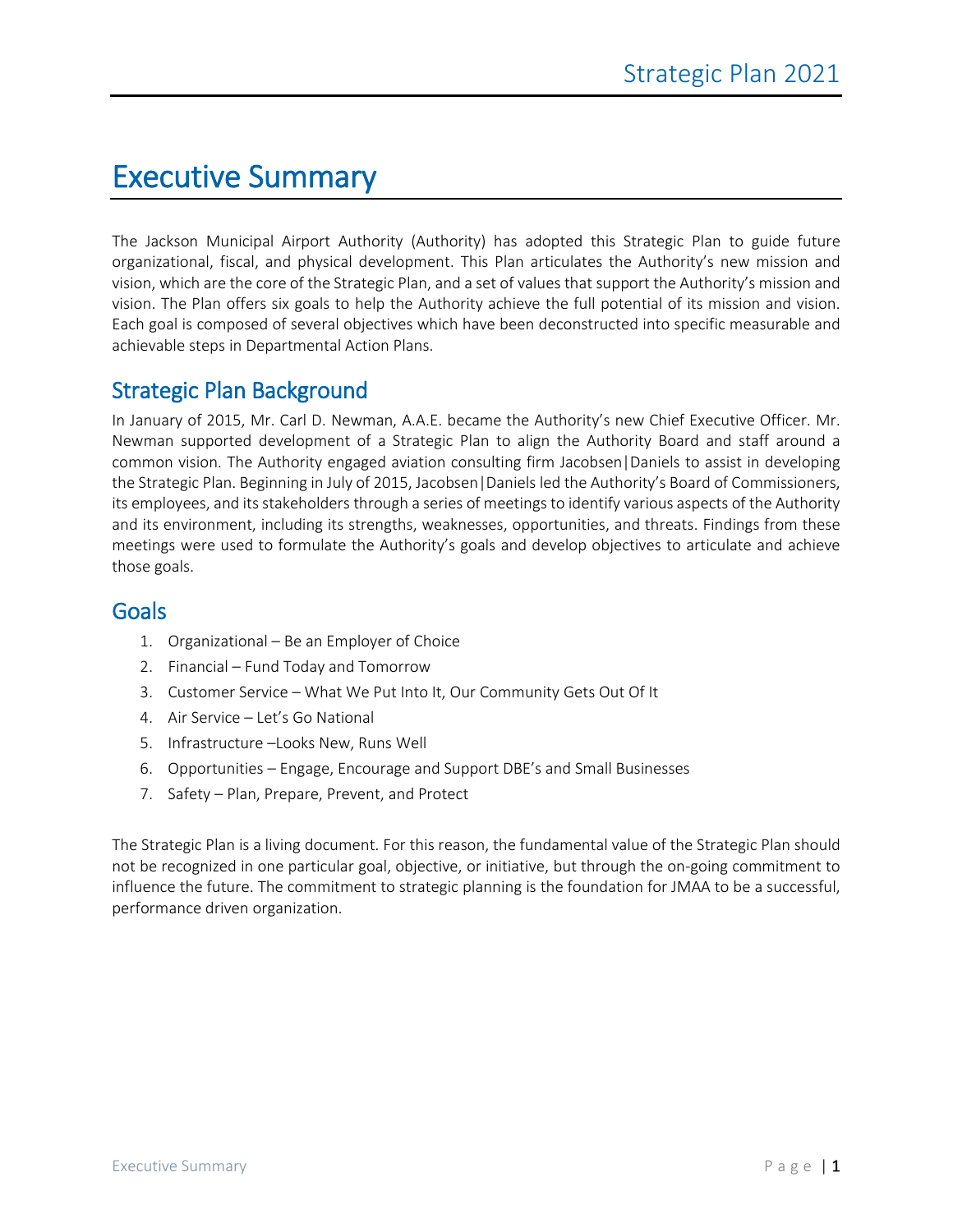# Introduction

An organization undertakes strategic planning to shape its vision for the future. A coherent strategy, as a result of the planning effort, is based on the fundamental concept that decisions made in the present influence certain aspects of an organization's future. Strategic planning provides guidance to airport management as critical decisions are made and resources allocated to pursue the goals and objectives that meet the organization's operational, economic, and environmental responsibilities for the next three to five years. With a five-year horizon, the Authority's Strategic Plan helps to clarify and solidify its direction and plans, ensuring that management and staff, under the oversight of the Authority Board, understand and focus their efforts and resources on key priorities. Additionally, the implementation strategies and performance measures provide a basis for measuring the Authority's progress towards its desired future state.

# Purpose and Need

With a recent change in leadership, the Authority identified the need to develop a new vision for the future and a new plan to achieve that vision. The Strategic Plan will guide the Authority over the next several years, and position the Authority to better identify and meet future challenges while strengthening the organization and improving its current assets and services.

# Planning Process Methodology

Development of the Strategic Plan was divided into two phases. Phase 1 focused on creating a clear picture of the Authority's current state and identifying factors which may influence operations over a five-year period. This information was gathered through an Environmental Scan which included an analysis of Strengths, Weaknesses, Opportunities, and Threats (SWOT). The Environmental Scan identified internal and external factors that were considered likely to affect the Authority during this period. Goals were then established to align the organization toward the desired future state.

Phase 2 focused on explaining how the Authority plans to achieve the goals by developing short and longterm objectives and strategies over the next five years. In an effort to further integrate the Strategic Plan into normal business practices and clearly link job performance to the organization's long- term direction, the Authority created Action Plans at the division level, developed initiatives at the employee level, and identified categories of resources required to achieve each objective.

# Stakeholder Input

Developing the strategic plan for JMAA required extensive coordination, input and participation of many stakeholders, including JMAA staff, consultants, Jackson-Medgar Wiley Evers International Airport (JAN) and Hawkins Field (HKS) tenants, the FAA, and other interested parties. Focus groups and meetings were held with staff and officials from all of the communities surrounding JAN and HKS as well as discussions with local universities, local, state and federal agencies. These stakeholders were able to share information and provide meaningful input and feedback. This included sharing information on development plans, and strategies, zoning and other land use restrictions, planned infrastructure improvements and agency goals.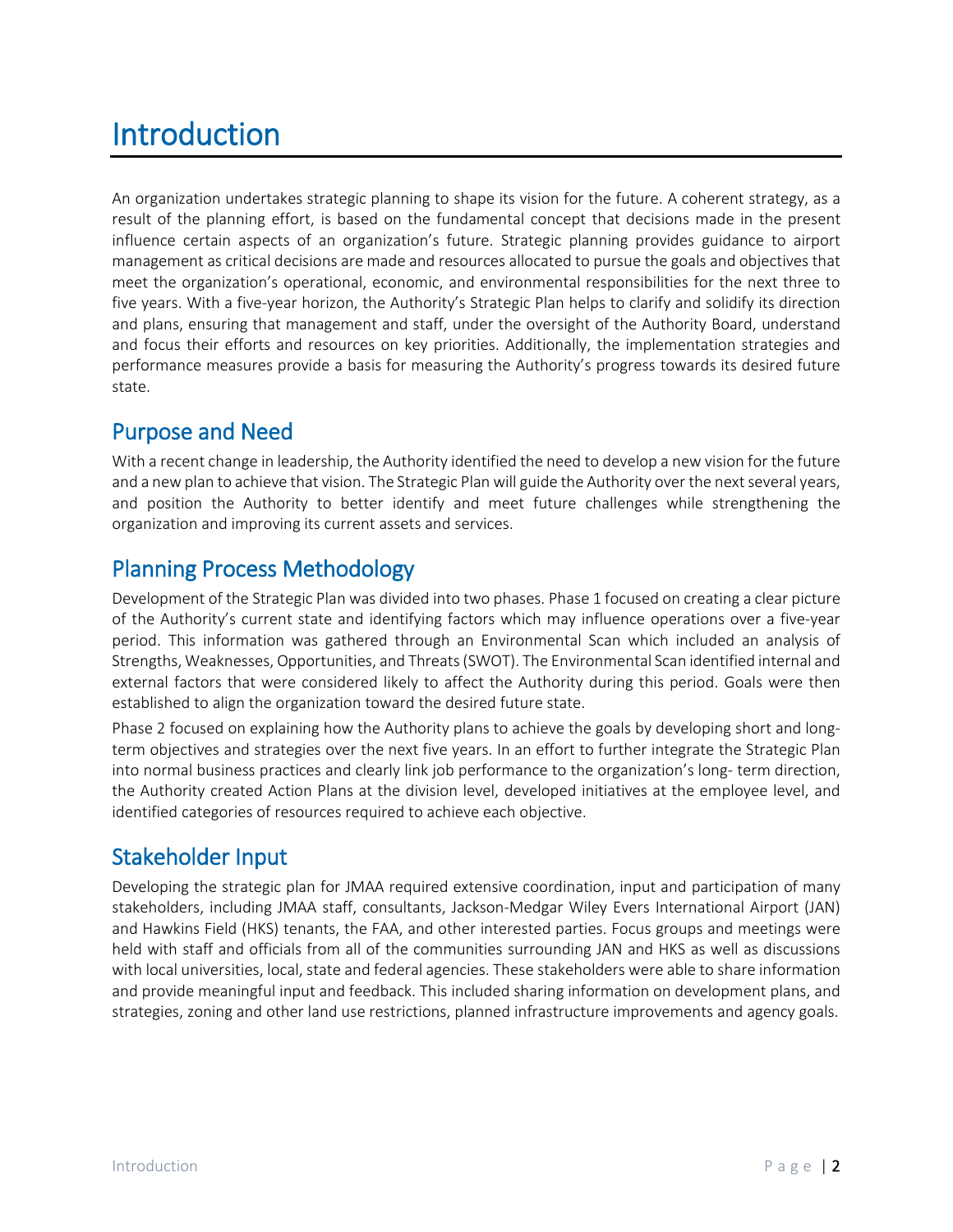The consultant team:

- Interviewed internal and external stakeholders;
- Reviewed forecasts of aviation activity;
- Reviewed the Authority's grant history;
- Surveyed existing facilities;
- Reviewed socioeconomic and demographic data;
- Reviewed relevant financial data;
- Reviewed Authority business practices

## Stakeholder Interviews

Stakeholder interviews provided information about the strengths and weaknesses of the Authority and its operations as well as perceptions. They also helped in evaluating various courses of action that might be taken to enhance the Authority. This outreach process framed a better understanding of the importance of JAN and HKS to the surrounding communities and the region and shaped a shared vision for how best to leverage JMAA assets to promote economic development. For example, the completion of the East Metro Parkway on the east side of JAN could not only provide economic stimulus through additional business activity, but would likely result in utility improvements that could be leveraged to facilitate additional investment in the surrounding communities. Similarly, locating certain passenger-related functions within the terminal core at JAN could enhance customer service while serving as an incubator for collateral development opportunities. These and other ideas were discovered during stakeholder interviews and were incorporated into the strategic plan. The consultant team interviewed the following stakeholders:

Tony Yarber, Mayor, City of Jackson Brad Rogers, Mayor, City of Pearl Butch Lee, Mayor, City of Brandon Gary Rhoads, Mayor, City of Flowood Dr. Rosie L. T. Pridgen, Chairman, JMAA Pastor James L. Henley Jr., Vice Chairman, JMAA LaWanda D. Harris, Commissioner, JMAA Vernon W. Hartley, Commissioner, JMAA Evelyn O. Reed, Commissioner, JMAA Jackie Anderson-Woods, City of Jackson Jason Goree, City of Jackson James C. Renick, Ph.D., Jackson State University Mark Bounds, Mark S. Bounds Realty Partners Rans Black, Federal Aviation Administration Tommy Booth, MDOT, Aeronautics Division Ramona Hales, Jackson Air Charter Will Walker, Jackson Air Charter

James Davidson, Enterprise Rent-A-Car Michael Monk, Central Mississippi Planning & Development District Warren Hoss, Delta Air Lines Jim Mrowczynski, Envoy Air Christopher Ellsworth, United Airlines Sylvester Holmes, American Airlines Doris McKinney, United Parcel Service Andrew Jenkins, AJA Management & Technical Services Lt. Col. Matthew Caudell, MS Air National Guard Chuck Mobley, Mississippi Development Authority Duane O'Neill, Greater Jackson Chamber Partnership Robert Gibbs, Chairman, Jackson CVB David Wynn, Transportation Security Administration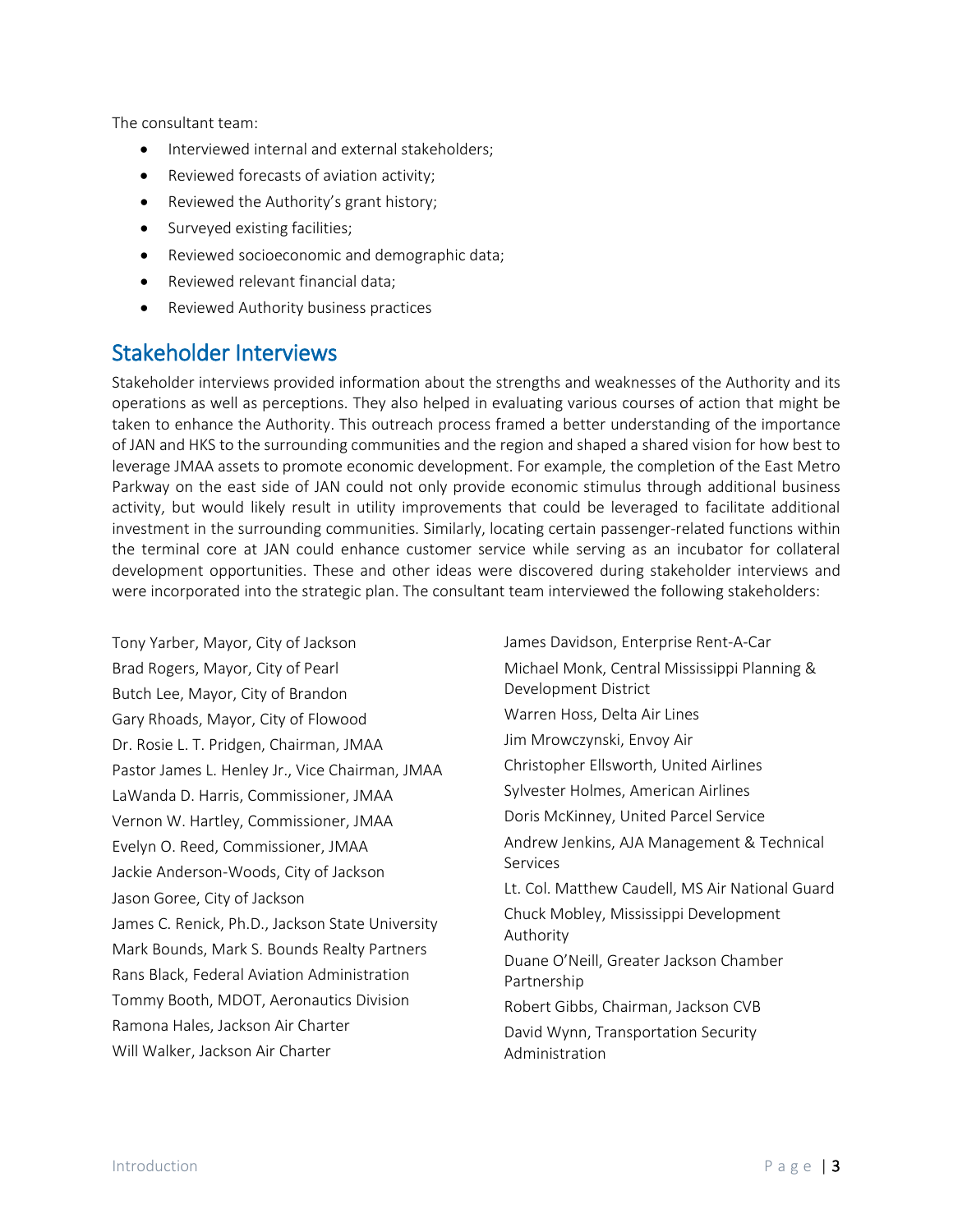# Background of the Authority

The Authority is a governed by a Board of Commissioners appointed by the Mayor of the City of Jackson, and confirmed by the City of Jackson, City Council. Commissioners serve five-year terms. The Authority operates two airports: Jackson-Medgar Wiley Evers International Airport (JAN) and Hawkins Field (HKS). JAN is a small hub airport situated in Central Mississippi with over 3,000 acres of property. JAN is home of the Mississippi Air National Guard 172D Airlift Wing. The Mississippi Army National Guard 185th Aviation Brigade (Theater) operates out of HKS.

Air service to the region began in 1928 when Delta Air Lines commenced multi-stop service linking what is now known as Hawkins Field to Dallas, TX and Atlanta, GA. In 1936, a terminal was constructed at HKS. From 1941 to 1949, HKS served as an Army Air Base. In 1960, the City of Jackson created the Airport Authority and seated the first Board of Commissioners.

When jet service arrived the City of Jackson began the process of annexing land in Rankin County for what was then called the Jackson Municipal Airport (JAN). JAN was one of the first airports to be constructed with dual staggered parallel runways and became an international airport in 1989 when U.S. Customs & Border Protection declared it to be an international Port of Entry. In 2004, the Airport was renamed to honor slain civil rights leader Medgar Wiley Evers.

According to the 2010 census, the Authority serves a Metropolitan Statistical Area (MSA) population of 567,122. The MSA covers portions of [Copiah,](https://en.wikipedia.org/wiki/Copiah_County%2C_Mississippi) [Hinds,](https://en.wikipedia.org/wiki/Hinds_County%2C_Mississippi) [Madison,](https://en.wikipedia.org/wiki/Madison_County%2C_Mississippi) [Rankin,](https://en.wikipedia.org/wiki/Rankin_County%2C_Mississippi) and [Simpson](https://en.wikipedia.org/wiki/Simpson_County%2C_Mississippi) counties. Population increased by 0.8 percent from the 2000 census. The Authority provides service to over 1,000,000 passengers per year.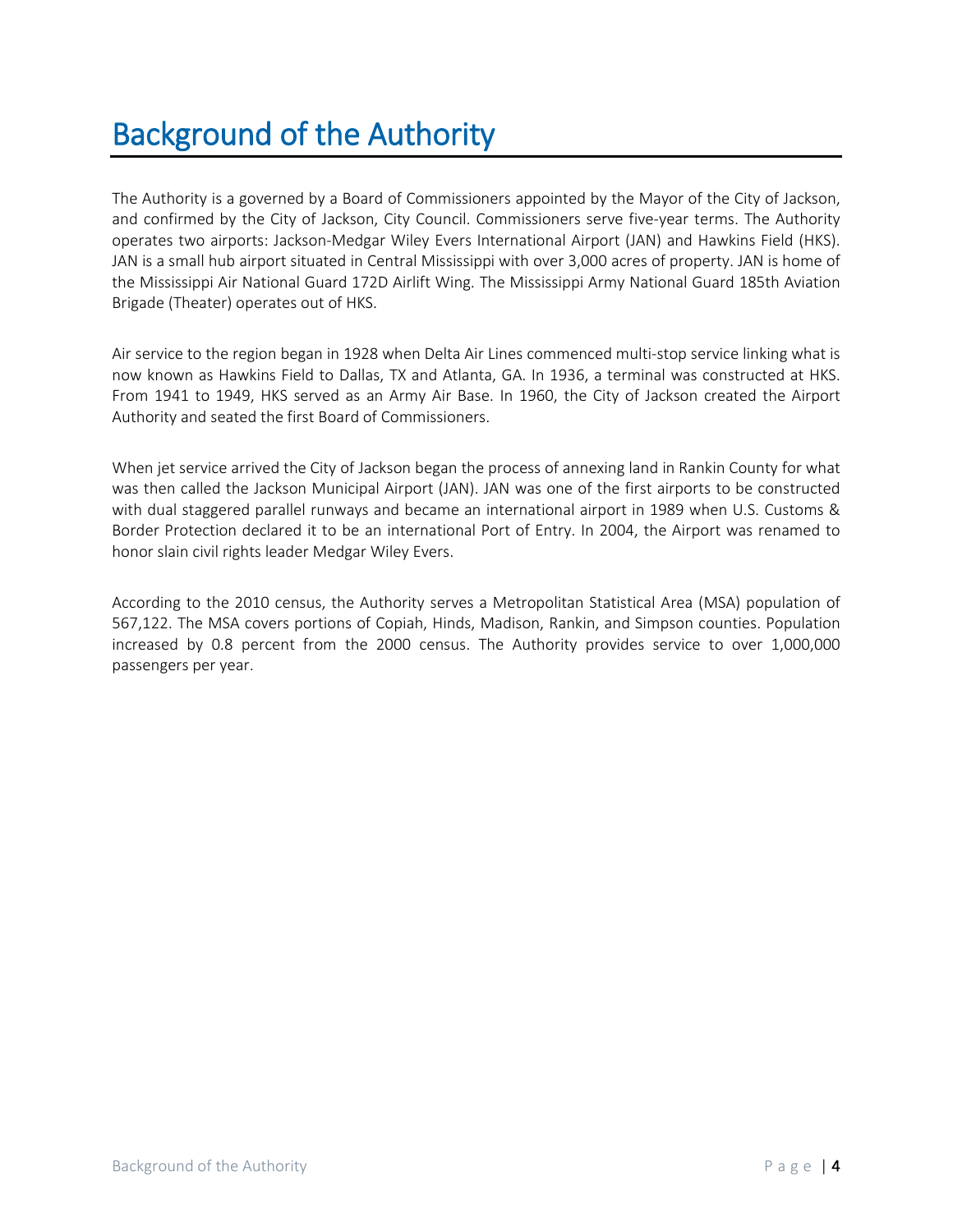# Environmental Scan

## SWOT Analysis

In order to analyze the Authority's current state, a SWOT Analysis was conducted. The SWOT is a compilation of information obtained from interviews with internal and external stakeholders including, but not limited to, the Authority's senior management, and a representative group of airport staff. A list of participants in stakeholder interviews is included in the Introduction.

The internal scan assessed the Authority's strengths, weaknesses, opportunities, and threats in the functional areas of leadership and management, human capital and culture, finance, planning and development, marketing and market share, community relations, business development, and operations and safety. An external scan assessed impending events and trends (i.e., forces) within and beyond the Authority's control which may impact the organization through the Strategic Plan's horizon. This scan identified forces that may affect JMAA's ability to achieve its objectives. This report summarizes common themes which were used to develop the corporate goals, objectives of the organization and the initiatives which are found in the Action Plan of each Division.

### **Strengths**

Strengths are positive internal factors that help the Authority.

### Location

JAN is located in an area with relatively few and distant major competitors. JAN is positioned in a location with developable land to expand its airfield in a safe manner. Because JAN and HKS are centrally located, they are positioned to service the major population center of the State of Mississippi and provide close access to major highways. By operating two airports, the Authority is able to diversify its opportunities and clientele.

### Network Carriers at JAN

Three major airlines that provide service through JAN are listed below:

- American Airlines
- Delta Airlines
- United Airlines

These airlines fly competitive routes, including nonstop service to six international gateway airports. There is ample gate space for growth and a new entrant carrier.

### Customer Service

The Authority operates two airports, allowing the Authority to provide service to a wider clientele than would be possible with only a single airport. Authority staff at each airport have a reputation among tenants and users for providing superior customer service through effective communication and responsiveness to customers. This has resulted in a strong sense of loyalty and legacy among customers.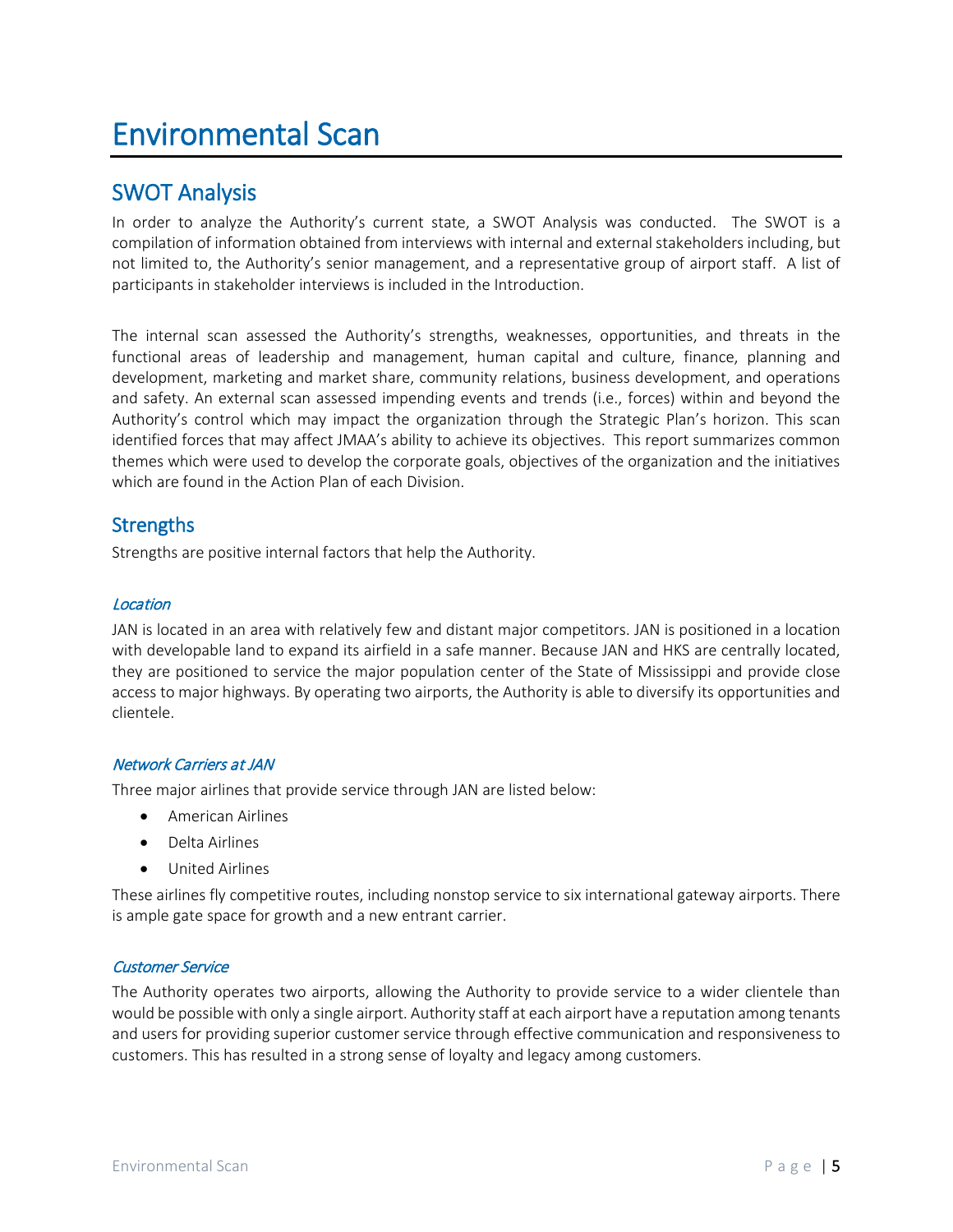#### Military Relationships

JAN is the home of the 172<sup>nd</sup> Airlift Wing of the Mississippi Air National Guard and its fleet of nine C-17 aircraft that are actively involved in combat support, regional response, training and aircraft support. JAN supports over 27,000 military operations annually. HKS is the headquarters for the 185<sup>th</sup> Theater Aviation Brigade of the Mississippi Army National Guard, operating Sikorsky UH-60 Blackhawk helicopters, and supporting other aviation units of the Army National Guard. HKS supports 19 based military aircraft, and approximately 11,117 military operations annually.

#### Work Environment

The Authority has installed new leadership, which is presenting a positive environment and fostering employee engagement. There is a general sense that leadership is beginning to listen to employee input. Policies supporting employee professional development combined with the recruitment of aviation professionals is helping to generate improved employee morale.

#### JAN Parking Revenue

JAN has 100 percent of the parking market share, offering structured, surface and long-term remote (shuttle-accessed) options. JAN does not have competing external products or services.

### **Weaknesses**

Weaknesses are harmful internal factors that challenge the Authority.

#### Landside Access

Numerous weaknesses associated with landside access to JAN were identified, specifically, access from Interstate 20. The roundabout is confusing and difficult to navigate. This issue is coupled with a need for better wayfinding and signage in the area.

#### **Concessions**

JAN and HKS have very few concessions vendors. Customers and staff have identified a need for a stronger concessions program that includes better quality, products, and service.

#### Human Resources

The analysis identified numerous deficiencies in the Authority's internal communication process, training, and staffing levels. Employees identified a break in communication between management and staff including a lack of understanding of the skills, training, and performance expectations for each position. Some employees reported they were note adequately trained to discharge their duties. Other expressed they are adequately trained but were note assigned a position for which they were trained. Divisions report being understaffed and expressed concerns about the lack of trained staff to replace staff nearing retirement. Employees also stated they either did not have opportunities for professional development, and/or they were not able to clearly identify those opportunities. Staff reported they have not received meaningful performance reviews. Positive performance has not been recognized, poor performance has not resulted in re-training or redirection. In addition, employees reported concerns with the hiring and promotion process. Specifically, employees stated their perceptions that decisions regarding new hires and promotions were based on personal relationships versus merit.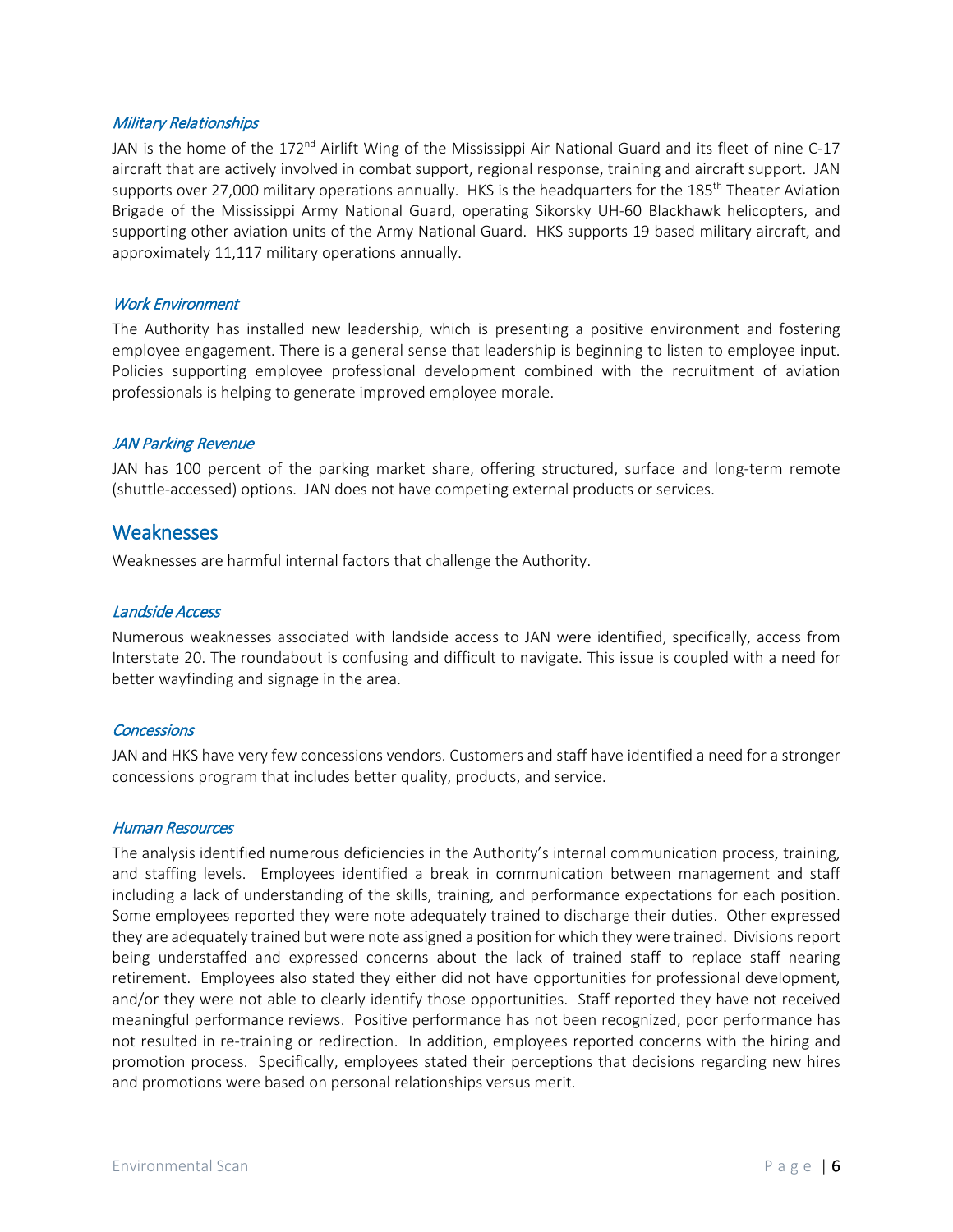#### Community and Vendor Relationships

The Authority, and its airports, are viewed as being disconnected from the City of Jackson. Both airports require more marketing, public awareness initiatives and community involvement. The Authority is also suffering negative relations due to airlines' and vendors public relations weaknesses. The Authority has the opportunity to not only improve its current relationships with vendors, but to begin new relationships. By identifying the correct vendors, the Authority can create a successful concessions program, create improved facilities for the rental car agencies, and provide a best-in-class parking program. The Authority can also negotiate new contracts with current vendors to improve the airports' stability, selection, and service.

### **Opportunities**

Opportunities are positive external factors that help the Authority.

### Facility and Operational Growth

The JMAA airports have land and developable area to lease or occupy. They also have the ability to reach and hold new markets for both JAN and HKS. JAN can add additional revenue generating facilities within the terminal core, new concessions and airside vendors such as a new Fixed Based Operator (FBO), can be added at HKS.

#### Business Opportunities

The Authority has distinct business opportunities and relationships that it can leverage. Located in central Mississippi, the Authority's airports are adjacent to the major transportation corridors in the state, potentially facilitating land development for cargo services and other manufacturing, research and development opportunities. Additionally, the airports have the opportunity to develop collaborative relationships with the medical corridor and local universities.

### **Threats**

Threats are negative external factors that challenge the Authority.

### **Infrastructure**

The Authority's infrastructure may be aging beyond a point where it can reasonably be repaired with current funding. One of the area's major infrastructure projects is the East Metro Corridor (EMC). The Authority is responsible to maintain a portion of the EMC on Authority owned property. The Mississippi Department of Transportation will not take possession and responsibility for the section of the EMC until after it is complete; until then, the Authority bears the financial responsibility for repairs and maintenance.

#### Location

JMAA airports are located in an area with several nearby general aviation (GA) airports and two commercial airports within a three-hour drive. The development of peer GA airports in the area surrounding Jackson presents a potential threat to HKS. Discussions supporting a new commercial air carrier airport in Madison County presents a threat to the Authority.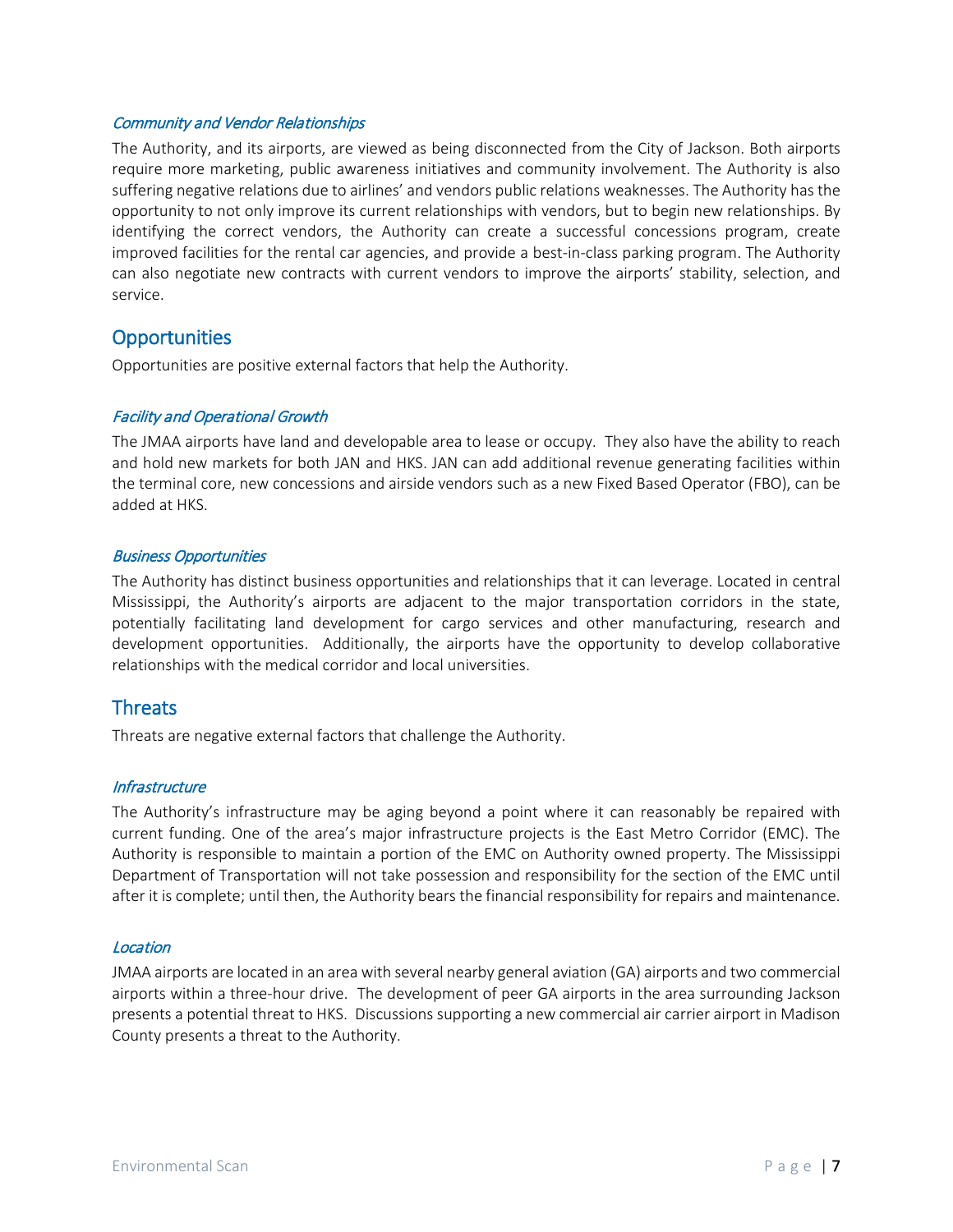### Airline Consolidation

JAN remains vulnerable to the instabilities within the airline industry, including changes to airfares, airline staffing, and mergers. As service is concentrated on fewer hubs, the risk of losing service continues to be a significant threat to the Authority's economic stability and customer convenience.

## Projected Activity

JAN experienced a significant drop in operations with the departure of Southwest Airlines. The 2015 FAA Terminal Area Forecast does not anticipate that operations will recover during the planning horizon, increasing at less than one percent per year. This is shown in Figure 1: Jackson-Medgar Wiley International [Airport Operations Forecast, 2014-2030](#page-10-0) below. HKS activity is shown in Figure 2: Hawkins Field Operations [Forecast, 2014-2030](#page-11-0) below.

<span id="page-10-0"></span>

*Figure 1: Jackson-Medgar Wiley International Airport Operations Forecast, 2014-2030*

Source FAA Terminal Area Forecast 2014.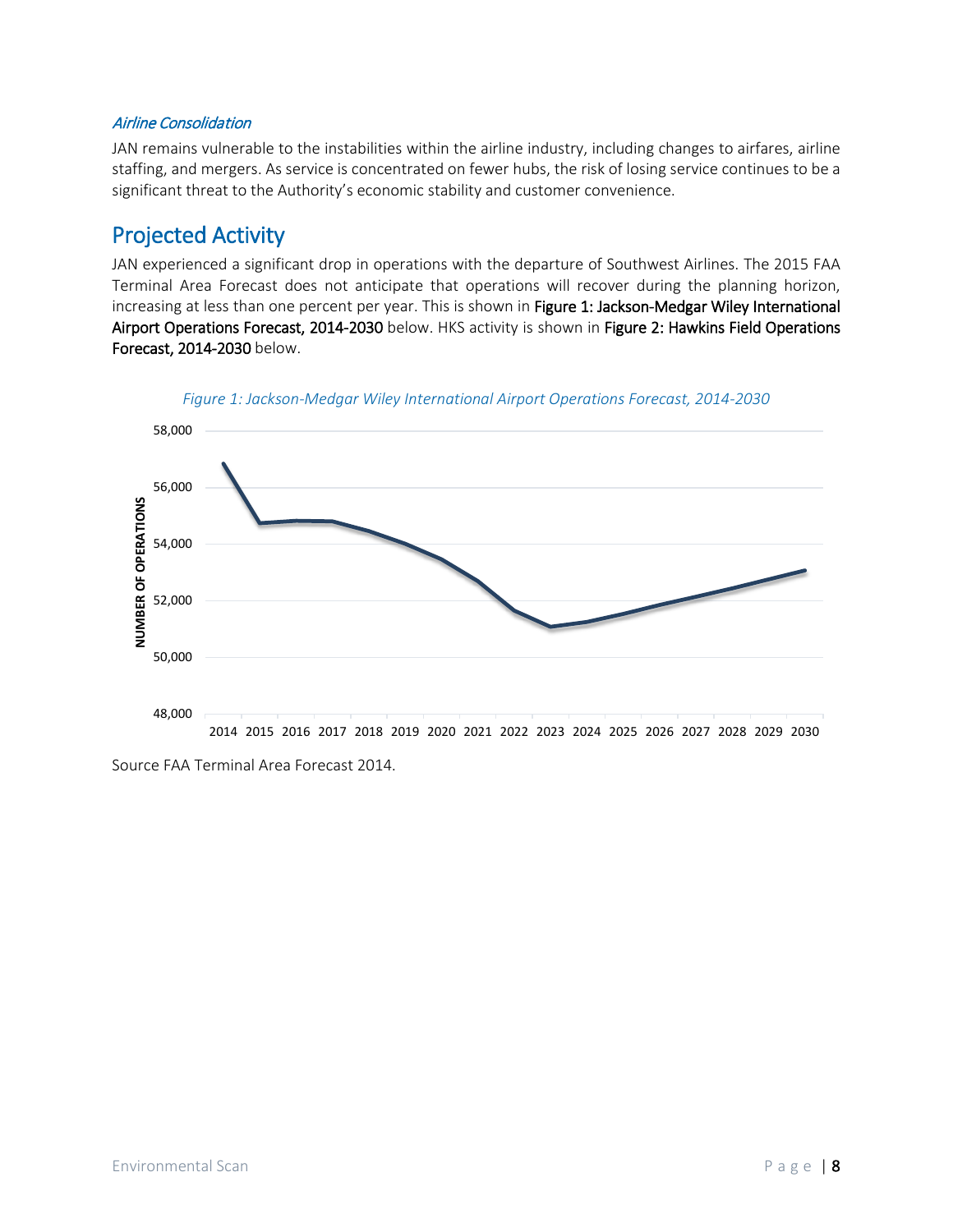<span id="page-11-0"></span>

#### *Figure 2: Hawkins Field Operations Forecast, 2014-2030*

# **Conclusions**

There were several themes that emerged as part of the Environmental Scan. Some of the stakeholders maintain favorable opinions of JMAA and recognize its value to the region and the state. Many agree that the airports have tremendous potential with the proper local, state and federal support. This potential can be translated into land development options, improved tenant services, enhanced customer experience, and employee engagement.

One common theme expressed by internal and external stakeholders was the need for improved air service and lower fares from JAN. While some of the existing airlines have added capacity, the loss of Southwest Airlines as the only low-fare carrier is viewed negatively, and replacing Southwest remains a challenge for the Authority.

Finally, many stakeholders believe that the local community does not understand the functional role of HKS and the economic benefits HKS and JAN provides. Signage at HKS is limited which has caused some to believe it is no longer functional and JAN is not accessible via public transit. Both airports are viewed as disconnected from the City of Jackson.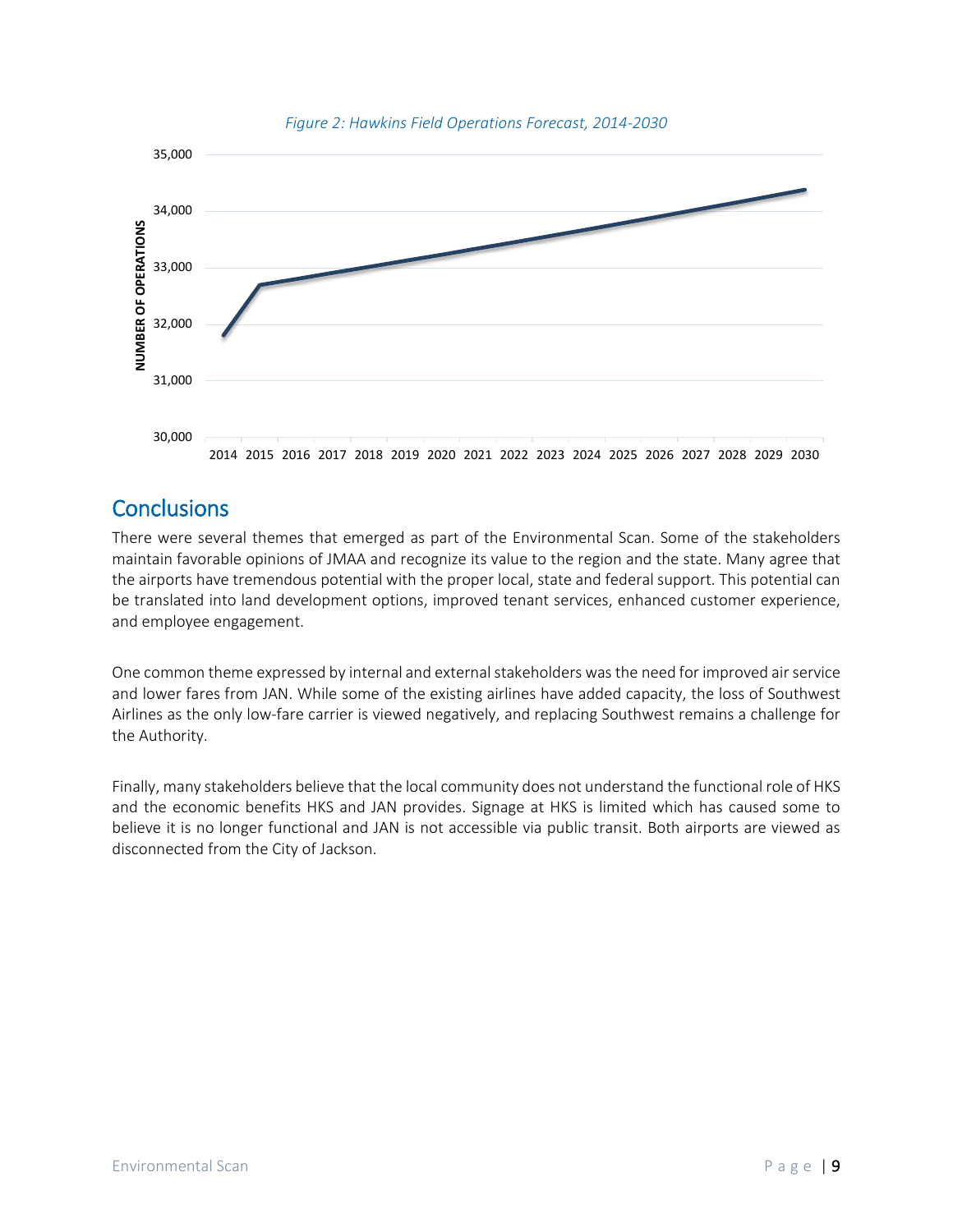# Priority Projects

During the strategic planning process, the staff under the leadership of the CEO and the board identified five priority initiatives to be the signature or priority projects of the strategic plan. The JMAA Board tasked the CEO and staff to achieve the following objectives:

- Identify opportunities to enhance economic development through the development or redevelopment of JMAA controlled property.
- Ensure land use recommendations are consistent with, and complimentary to the master plans of each airport and planning of the surrounding communities, and
- Provide project priorities that strengthen the overall financial position of the authority.

The vision for the development priorities of the CEO which is the centerpiece of this strategic plan were presented to the JMAA Board include the following five priority projects *(updated June 2019)*:

- 1. Hawkins Field Economic Development
- 2. Renovations to the terminal with improved concessions
- 3. Development of a Quick Turnaround Facility (Rental Cars) in the terminal core
- 4. Development of airport lodging and commercial development near the terminal core
- 5. Completion of East Metro Parkway and land development

The priority projects achieve each of the objectives and provides the JMAA Board direction to pursue the development or redevelopment of JMAA controlled land. A brief description of each project is provided below and the Action Plans for each department includes the necessary steps to accomplish each initiative.

## Hawkins Field Economic Development

Although located within the city limits of Jackson, Hawkins Field is hidden behind industrial facilities and some residential complexes to the extent that some wonder if the airport remains operational. In fact, HKS is the primary General Aviation (GA) facility in the region with airfield facilities superior to other GA airports in the region. However, it was determined that the lack of improvements to existing facilities and decisions to not invest in new facilities has caused tenants to relocate or not to consider HKS to base their aircraft. In addition, the current street-level view of HKS does not have aesthetic appeal and the entrance may be viewed as confusing. The vision of this plan contemplates relocating the entrance of the airport to its original entrance with a focus on the historic terminal building. Any potential future development should include enhanced wayfinding and signage, landscaping, and lighting to maximize the appeal of the property consistent with location and proximity to the medical corridor. A redesigned entrance may also provide for new facilities for a new Fixed Based Operator (FBO) along with renovations to the historic terminal building. Renovations to the terminal should be consistent with the standards of the Secretary of the Interior for renovating historic properties.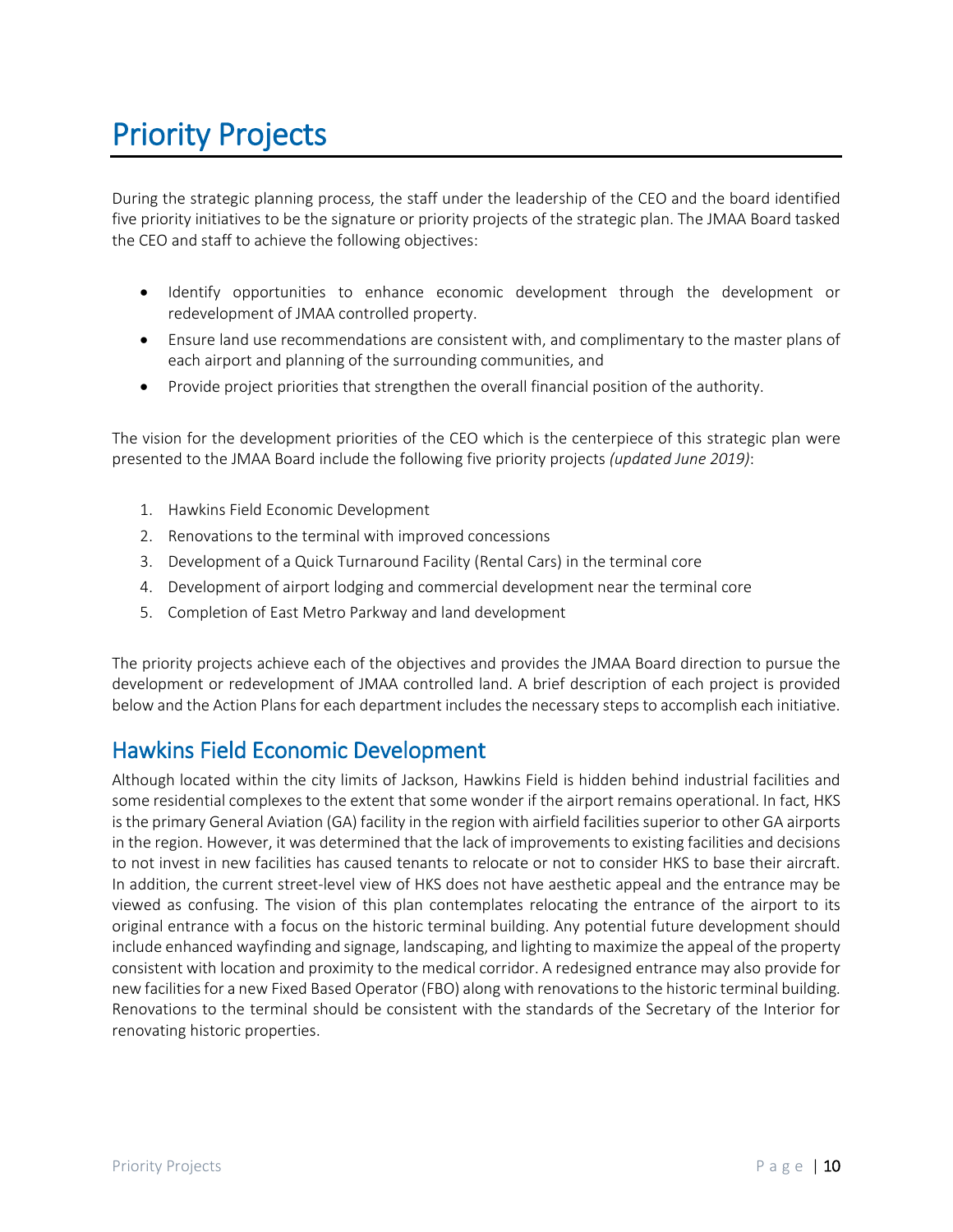# Terminal & Concessions Improvements

Reconfiguring the concourses and consolidating security and the airlines into one location at JAN was determined to provide the best operational efficiency for the Authority, the passengers and tenants. A Terminal Modernization Program will provide a significantly enhanced terminal operating environment while accommodating future growth. Consolidating resources will improve passenger convenience, ensure safe and secure facilities, provide for self-sustaining revenue producing concessions and reshape the image of the terminal facility. The vision of this project aligns with the planning and enhancement recommendations made by their concessions planning consultant.

# Quick Turn-Around (QTA) Facility

While current design and engineering efforts include improvements to the Rental Car service areas, the service operations remained split from the rental car customer service operations. It was determined that a more comprehensive look at consolidating all the rental car tenant operations could improve operational efficiency, reduce operating costs and improve customer service. A Quick Turn-Around (QTA) Facility is a single car rental facility from which all rental car companies operate. Currently, all rental car agencies at JAN operate from the first floor of the parking deck and have service operations on a remote site. The remote site requires vehicles to be shuttled from the passenger return area to the remote service locations. It was contemplated that this project would study the feasibility of establishing the basic concept, configuration, functional requirements, space program, budget, and development schedule for a QTA facility to be in the terminal core adjacent to the current parking structure. The development would include customer facilities for passengers to pick up and drop off vehicles and turn-around and service facilities for the rental car agencies. The goal is to consolidate these facilities to allow the tenants to provide their complete service within an operationally efficient environment. A feasibility and programming study is required to determine the appropriate parameters for the development.

# Airport Lodging and Commercial Development

Collateral development by an airport is often considered as an opportunity to enhance customer amenities and to increase non-aviation related revenue through ground rent. In addition, an airport development that is designed, financed, constructed and managed by a third-party developer creates new construction and permanent jobs and provides for the meaningful participation of small, minority and women owned business enterprises. The potential development was determined to be a priority project due to the available land near the terminal core, the growth of hotel options clustered in communities near the airport, and the opportunity to provide lodging convenient to JAN. A lodging feasibility study must be conducted to examine the viability of including a lodging property in the development plan to determine the appropriate hotel standard for JAN. Such a property would require adequate space to provide for parking and arrival and departure logistics to the terminal.

# East Metro Parkway and Land Development

Improving and growing the airport's non-aviation revenue resources by expanding compatible land-use development acknowledges the enormous potential of JAN on the region and the state. Completing the East Metro Parkway completes the surface transportation "ring" around the airport and provides previously unavailable land for development. Around any airport, certain parcels are reserved for aeronautical purposes such as navigational aids and protection an object free zones. These parcels are not available for development. However, JMAA, through the planning of parkways on the east and west, has opened the possibility for land development. While additional analysis is required along with certain infrastructure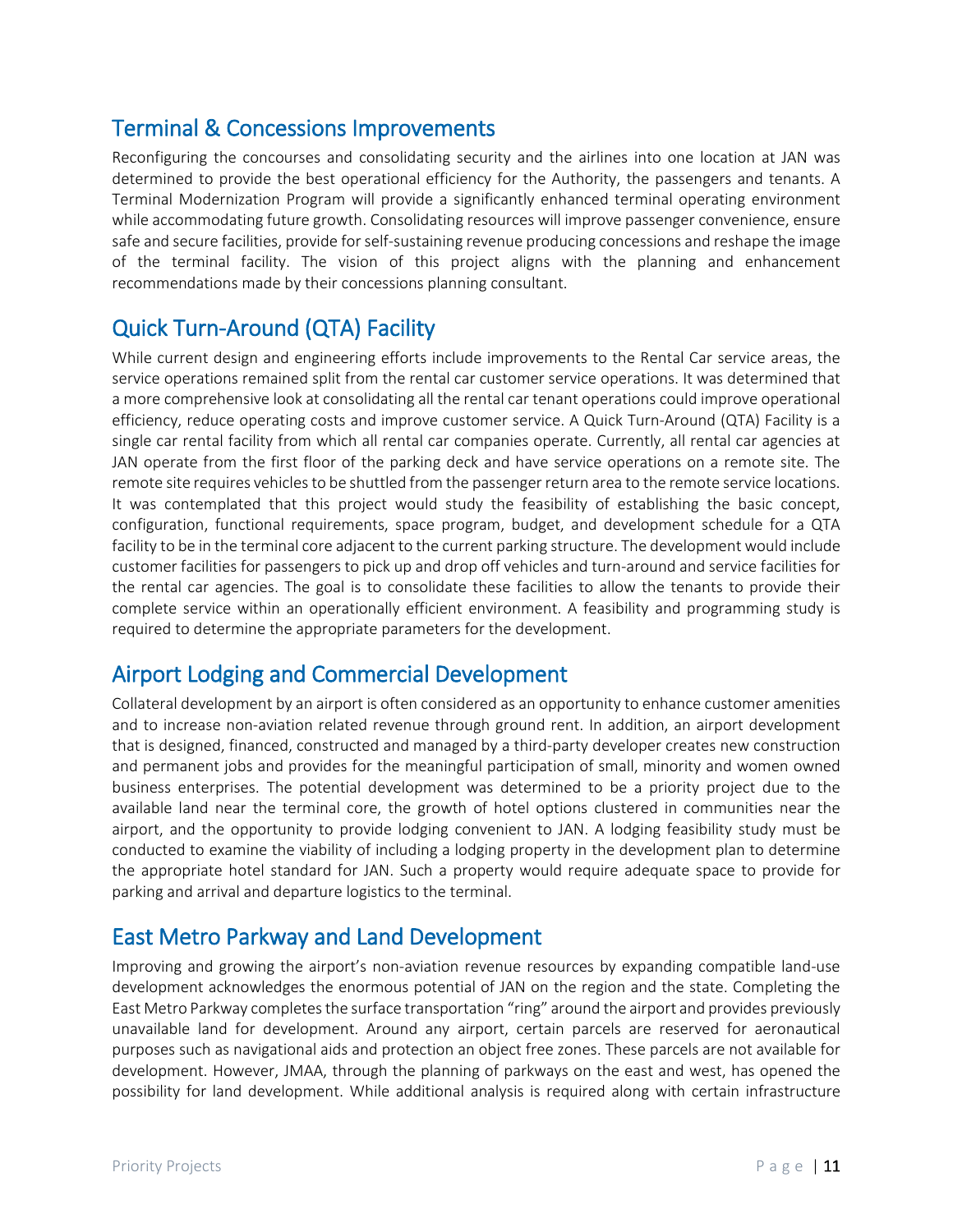improvements, it appears JMAA could benefit from aviation and non-aviation related development. It was determined that priority should be given to seeking potential development opportunities to leverage these assets to promote additional economic development for the region.

# Strategic Vision

## Goals

The Authority's goals were developed in collaboration with senior staff during a series of meetings and workshops. The goals describe how the Authority will address the strengths, weaknesses, opportunities and threats described in the previous chapter and make progress in outperforming peers in the Benchmark Report. While all six goals will be pursued concurrently, they are presented in an order that focuses on strengthening the human and financial resources at the Authority so it will be better prepared to attract and retain new air service and ultimately be positioned to reinvest in its infrastructure.

- 1. Organizational Be an Employer of Choice
- 2. Financial Fund Today and Tomorrow
- 3. Customer Service What We Put Into It, Our Community Gets Out Of It
- 4. Air Service Let's Go National
- 5. Infrastructure –Looks New, Runs Well
- 6. Opportunities Engage, Encourage and Support DBE's and Small Businesses
- 7. Safety Plan, Prepare, Prevent, and Protect

### **Objectives**

Each goal issupported by several objectives to further define the intent of the broad goal statement. More importantly, objectives are considered a measure of the progress to achieve a future state. Objectives should be specific, measurable, actionable, relevant and time-bound.

### **Initiatives**

Initiatives are the daily work assignments each employee undertakes to achieve the goals of the organization. Initiatives are actionable or attainable and are based on issues, opportunities, or challenges that surfaced during the SWOT analysis as well as other platforms during the strategy development process. Initiatives may include work already in progress or new items that more accurately align with the strategy. Initiatives were identified for each Division of the Authority staff.

### Goal 1: Organizational – Be an Employer of Choice

Jackson Municipal Airport Authority's most important asset is its employees, therefore creating an environment that will legitimately inspire highly talented workers to join JMAA and stay is essential. Being an employer of choice means that current employees are proud of where they work and potential employees actively strive to work for the Authority. Employees who work for an employer of choice will be more engaged, more effective, and have their accomplishments recognized. This fosters a culture of productivity, openness, honesty, and friendly working environments. JMAA will enjoy the rewards through greater performance levels, greater workforce stability, and a level of continuity that assures preservation of the knowledge, customer loyalty, employee satisfaction, and stronger profits. Additionally, a key aspect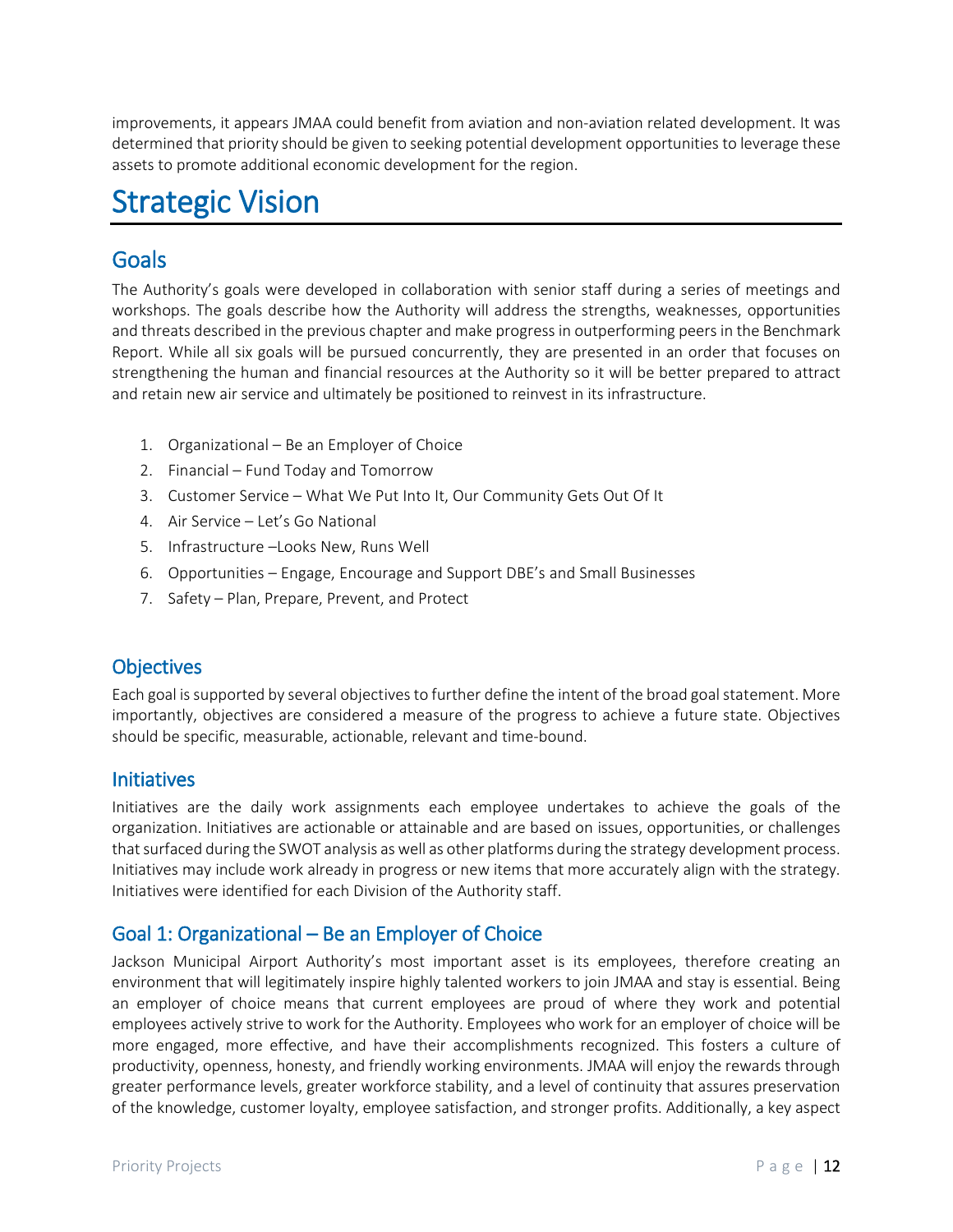of being an Employer of Choice is having a transparent performance appraisal, career development and hiring process. A key aspect of being an employer of choice is having a transparent career development process. The objectives below are designed to transform the Authority into an employer of choice.

- Prioritize and Develop Human Capital
- Clearly Communicate Roles, Responsibilities, and Employee Opportunities
- Live Our Values

### Goal 2: Financial – Fund Today and Tomorrow

Financial health is fundamental to the Authority's development. An efficiency focused approach will help the Authority achieve financial stability, allowing it to pursue its endeavors with greater ease. The objectives necessary for the Authority to achieve financial stability are as follows:

- Diversify and Increase Revenues from Non-Aeronautical Sources
- Maintain a Stable and Strong Financial Position to Conserve Access to External Capital Funding
- Develop and Implement a Strategic Funding Plan for Capital Asset Improvements and Management
- Retain Current Businesses and Attract New Business Opportunities by Maintaining a Competitive Cost Structure

### Goal 3: Customer Service – What We Put Into It, Our Community Gets Out Of It

Providing a Best-in-Class customer experience is key to the Authority's success. Some of the Authority's strengths were providing customer service and maintaining legacy customers accordingly. However, the Authority's customer service offering does not take into consideration the entirety of a customer's experience. Because of this fact, it is important that the Authority coordinate with vendors, stakeholders, and other necessary entities to promote a positive customer experience. The Authority's objectives to achieve a positive customer experience include the following:

- Create A Communication Structure To Assess, Measure And Respond To Customer's Requests And Recommendations
- Create A Standard For Exceptional Customer Service Experiences
- Promote Internal Customer Service Culture Within The Authority Itself
- Identify and Provide Services to the Community

### Goal 4: Air Service – Let's Go National

As the Authority focuses on retaining and increasing its customer base, attracting new airlines and maintaining existing service, diversifying aeronautical and aviation businesses at the two airports will be essential to the Authority's success. Even though JAN is an International Airport, JMAA will focus on enhanced domestic services during the implementation of this strategic plan. In addition, diversifying the mix of traffic at HKS will reduce exposure to potential changes in future military operations. The Authority's objectives to attract new, maintain existing and develop diverse air services are as follows:

• Build Air Carrier Relationships to Retain Existing Service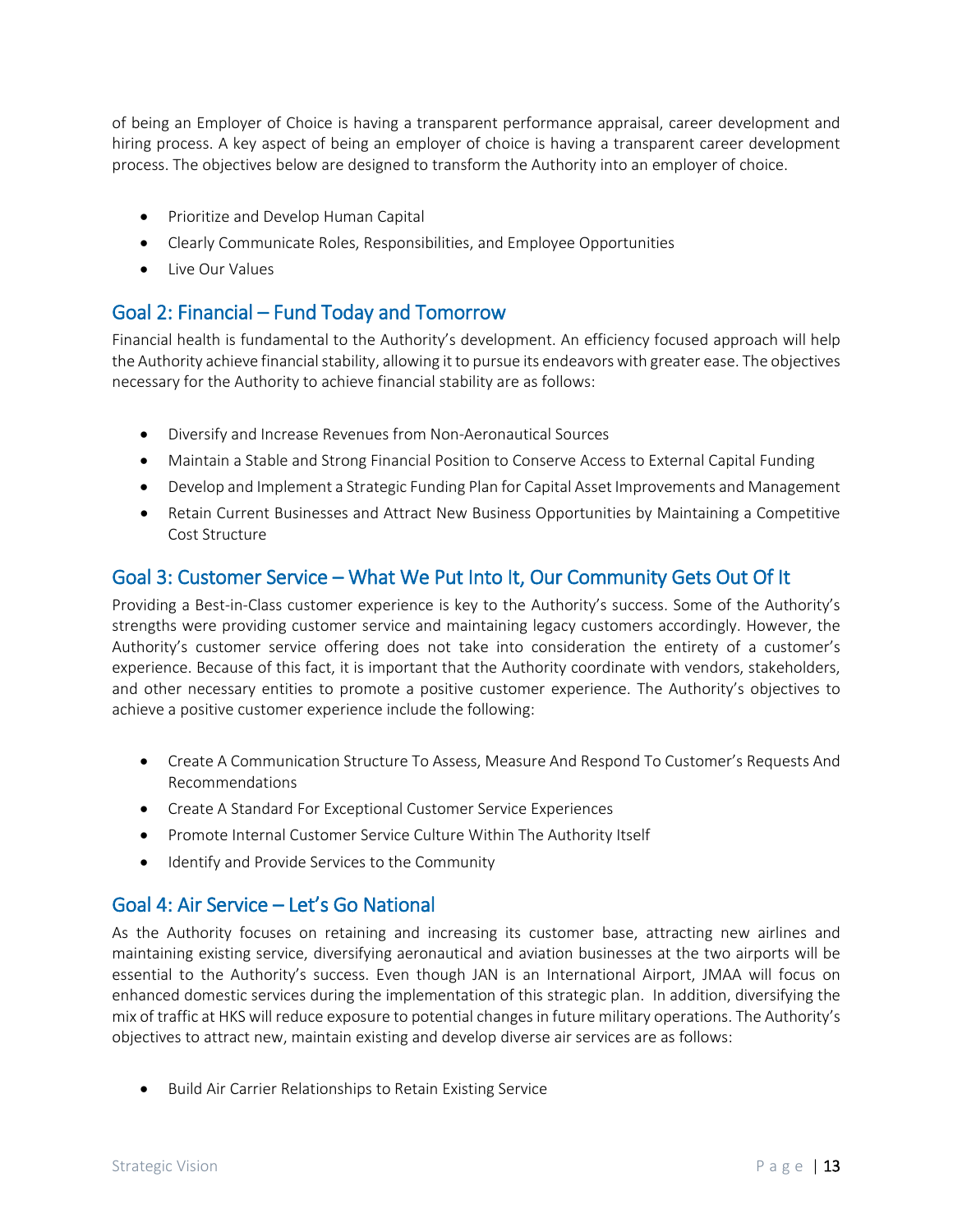- Implement Air Service Development Plan for New Service
- Leverage State of Mississippi Government Travel
- Diversify and Expand Hawkins Field Businesses

### Goal 5: Infrastructure – Looks New, Runs Well

The Authority's infrastructure is the key to meeting customer needs now and in the future. The forecast indicates that existing facilities can accommodate demand for the next twenty years. Therefore, investments should be focused on preserving operational capacity and increasing space efficiency. The Authority's objectives to keep infrastructure in good repair are:

- Build and Maintain Facilities and Equipment that are Aesthetically Pleasing to and Comfortable for the Traveling Public
- Build and Maintain Facilities and Equipment that are Compliant with Local, State and Federal Rules and Regulations
- Forecast Capital Improvement Program Projects Using a Robust Capital Improvement Program System Addressing Priorities, Schedules and Funding
- Ensure the Principles of Total Quality Management are Applied to all Capital and Maintenance Project Management Efforts
- Increase Productivity and Improve Customer Experiences at JAN and HKS
- Provide Facilities for Customers that are Safe, Secure, Efficient, Fully Functional, and Convenient
- Establish Maintenance Standards that Ensures Maximum Life Cycle of Assets

### Goal 6: Opportunities – Engage, Encourage and Support DBEs and Small Businesses

The Authority serves the Jackson Metropolitan Area directly by providing air services which in turn supports regional economic development, capital development, daily commerce, military activity, emergency services, medical support and response, education, and community events. Opportunities for participation by Small, Minority Owned and Disadvantaged Business Enterprises exist in all these areas. The Authority's Objectives to provide opportunities are:

- Create a Robust Outreach Program to Provide the Community with Information on Opportunities to Work with and for the Authority
- Participate in Community and Government Based Education and Mentoring Programs
- Serve as a Technical Resource for Small, Minority Women Owned, and Disadvantaged Business Enterprises

### Goal 7: Safety – Plan, Prepare, Prevent, and Protect

JMAA has a duty to manage and conduct operations and business in a manner that offers maximum safety protection to every person, visitor and employee. Reducing recognize risks to an absolute minimum through assessing and controlling hazards, development of policies and procedures and employee training are the tools for success. Implementation of the tools will serve as a basis to motivate employees to create a safe culture. The Authority's objectives to achieve a safe and healthy environment include the following:

• Create a culture of safety.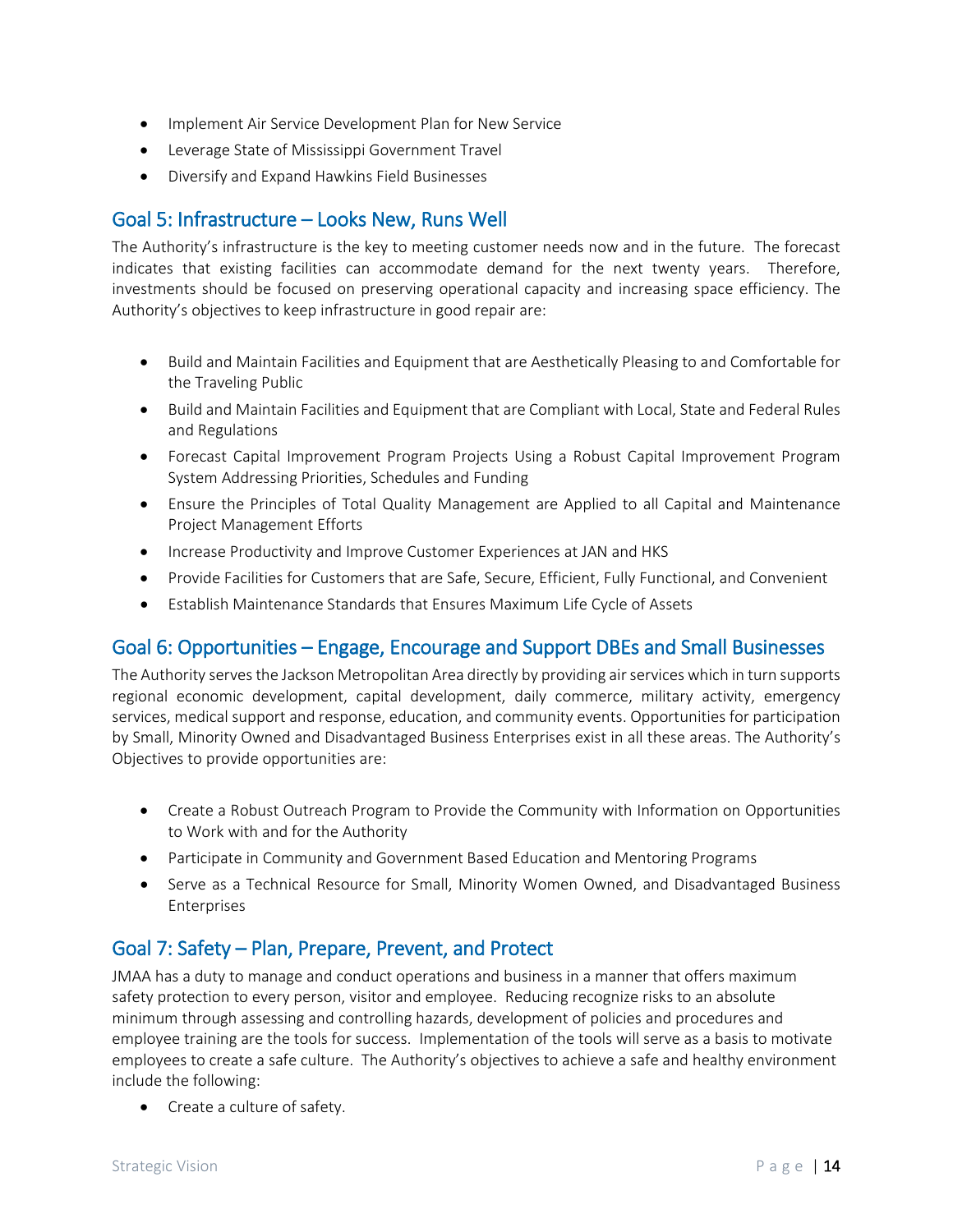- Control and recognize hazards.
- Safety performance operational excellence.
- Identify, assess, and mitigate risks.

### Departmental Action Plans: Strategic Framework

Collectively, the following Departmental Action Plans provide a strategic framework that accomplishes the objectives established through of the planning process with senior management. The framework is an outline of the strategic goals with a set of key objectives supported by measurable steps that will be implemented by Authority staff. The focus of each objective is sharpened through the development of specific initiatives as shown in each Action Plan. In this way, employees can see how their contributions help the Authority make progress toward its Vision.

### Ensuring Accountability

The management team member of each Department, supported by Divisional management members, will be responsible for implementing the Action Plan for the Department. The Action Plans for each Department will be continually monitored and coordinated with the other Departments to ensure collaboration, and to determine the Authority's progress toward implementation. The senior leader of each Department will be responsible for implementing the Action Plan for the Department. The Action Plans for each Department will be monitored quarterly in order to determine progress toward its implementation. Adjustments to the Action Plan will be made as new developments and opportunities are presented.

### Progress Reporting

The Departmental Action Plans have objectives and initiatives that are measurable and time-specific. Departmental management team members are expected to provide status reports to the Chief Executive Officer, and Departmental management team members to foster cooperation and cohesive efforts to achieve the Authority's Goals and Objectives. The senior leader of each Department will be responsible for reporting to the Authority Board on a quarterly basis. Adjustments to the Action Plan will be made as new developments and opportunities occur and are incorporated into the Strategic Plan when appropriate.

Progress Reports will be prepared by Division leaders, and then shared with the Departmental leadership on a quarterly basis. Departmental leaders will then prepare Summary Reports addressing major milestones for presentation to the Board of Commissioners.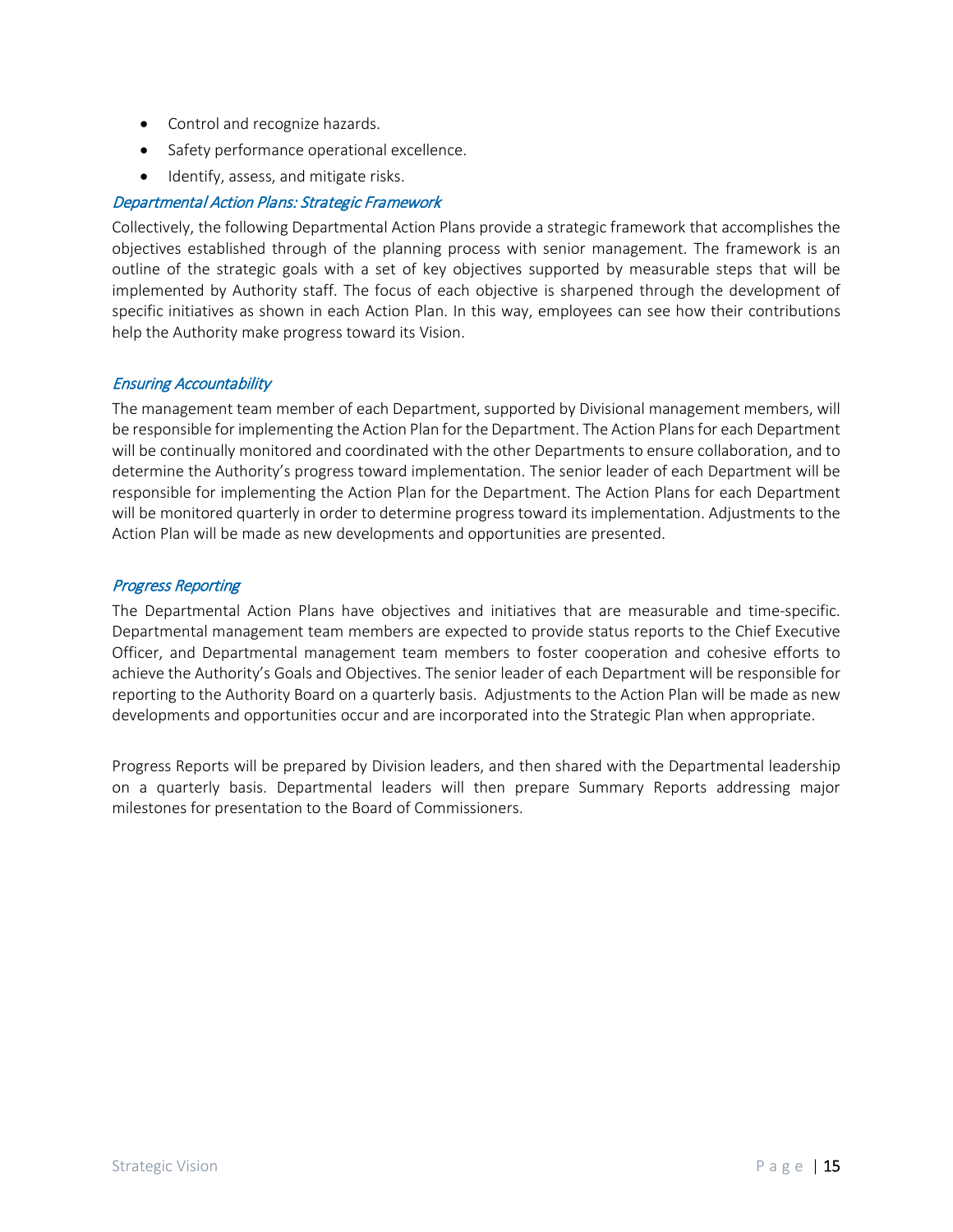# **Glossary**

The following definitions are included to assist the readers of this strategic plan. They are adapted from non-definitive reference sources and are not intended to replace or contradict the terms and meanings used by other entities.

### AAAE

American Association of Airport Executives is the world's largest professional organization for airport executives, representing thousands of airport management personnel at public-use commercial and general aviation airports. AAAE serves its membership through results-oriented representation in Washington, D.C. and delivers a wide range of industry services and professional development opportunities including training, meetings and conferences, and a highly respected accreditation program.

### ACI-NA

Airports Council International – North America represents local, regional and state governing bodies that own and operate commercial airports in the United States and Canada.

### ANTN

Airport News and Training Network. The ANTN Digicast video training system provides thousands of airport employees with on-demand video training on every aspect needed to run an airport: operations, maintenance, security, customer service, human resources, and more.

### CFC

Customer Facility Charge, a fee that rental car companies collect to offset the cost of design, construction, debt service (and sometime related support services such as shuttle busing) for rental car facilities at airports.

### Cost Per Enplanement (CPE)

The average cost to an airline for each passenger that departs JAN Airport.

### FAA

The Federal Aviation Administration, an agency of the U.S. Department of Transportation regulating all aviation activity in the United States of America.

### FBO

Fixed Based Operator which provides aircraft fueling and maintenance services at JAN and HKS.

### GA

General Aviation is a term used to describe certain types of airports and aircraft operations. General Aviation airports provide services to private, cargo, military, and public service aircraft operators. General